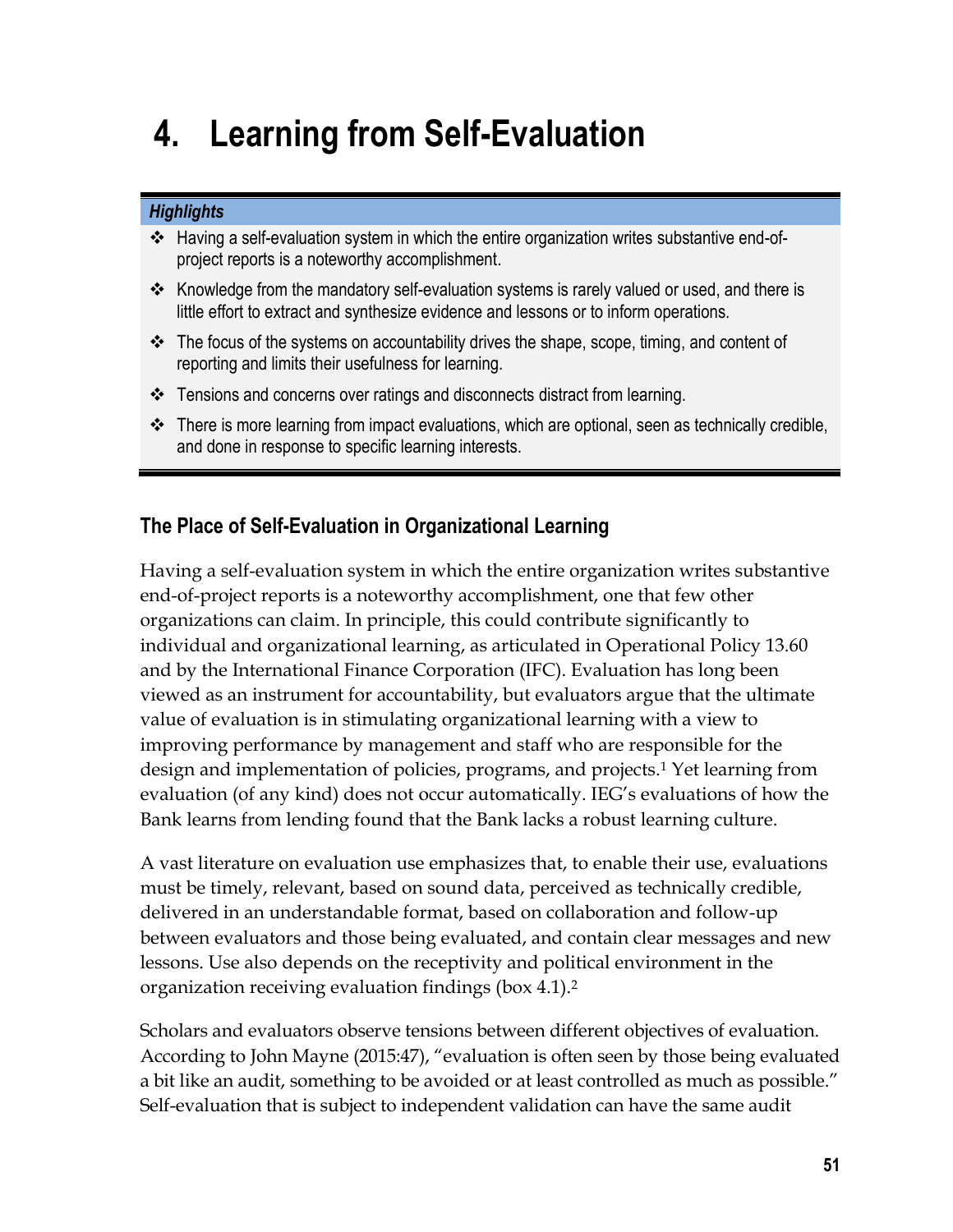connotation. Other scholars note that evaluation may serve a symbolic function that confers legitimacy but is delinked from organizational decision-making and learning in a context where the primary purpose of evaluation gradually becomes to satisfy funders more than to assess effectiveness.<sup>3</sup> Disclosing evaluation information to external audiences raises the stakes further, and can lead to risk aversion, deter learning from failure, and hinder innovation.<sup>4</sup> A review of OECD-DAC members' systems for measuring results finds that much results information is used for accountability and concise external reporting at the cost of shedding light on how long-term results have been achieved, which would support learning.<sup>5</sup>

This chapter addresses the degree to which self-evaluations serve individual and organizational learning, taking into account the observations in literature regarding factors that enable evaluation use and organizational learning and tensions between accountability and learning.<sup>6</sup>

#### **Box 4-1. Organizational Learning**

Organizational learning has numerous definitions and conceptualizations, but the basic notion is that the organization engages in a comprehensive effort to create knowledge and facilitate active learning among its staff in support of its goals. Building on IEG's recent evaluations of Learning in Bank Operations (2014; 2015) and external research, this chapter posits that organizational learning takes place when an organization institutes an enabling environment—policies, processes, structures, and incentives—for its staff to:

- Generate, share, and apply knowledge that is timely and based on credible data and analysis.
- Participate in active learning from and with others.

This should be done so as to further the goals of the organization.

*Sources:* Argyris and Schon 1978; Davenport and Prusack 2000; Mallon, Clarey, and Vickers 2012; Frost 2014; IEG 2014 and 2015; and Senge 1990.

## **Organizational Learning from Self-Evaluations: The State of Affairs**

The Bank Group has instituted policies and processes for generating and sharing knowledge from mandatory self-evaluations. Set processes define their timing and formats. Templates guide the information generated and contain "lessons" sections meant to capture knowledge of wider relevance. Over the years, a vast number of self-evaluation reports has accumulated.<sup>7</sup> Impact evaluations, although not mandatory, have been driven institutionally in the Bank through the Development Impact Evaluation Initiative (DIME), the Strategic Impact Evaluation Fund (SIEF), the Health Results Innovation Trust Fund, and the Africa Gender Lab.<sup>8</sup>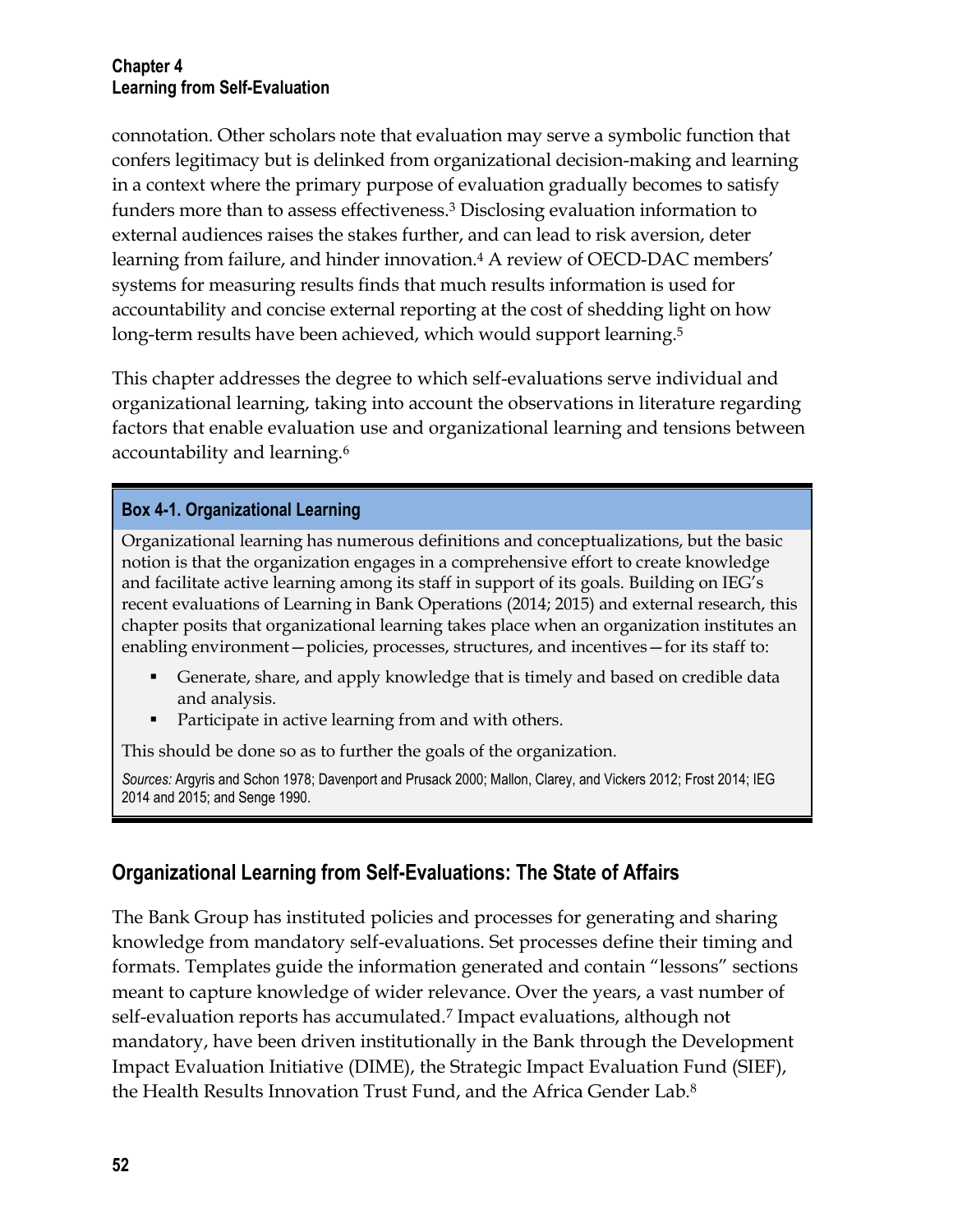There is demand in the Bank Group Board and management for knowledge and evidence to enhance development effectiveness and Bank Group management has taken important steps to promote results orientation and strengthen self-evaluation use. <sup>9</sup> For example, the Operations Policy and Country Services (OPCS) Vice Presidential Unit has proposed that the agenda for project concept note and decision meetings include a discussion of the evaluative evidence that has informed the design and the plan for collecting baseline data.<sup>10</sup> Eighty-one global lead positions have been created to provide technical leadership and strengthen evidence-based learning and knowledge sharing in core Global Practice areas. Ongoing work aims to refocus the Bank's advisory services and analytics (ASA) to better meet client needs, new knowledge hubs have been set up to share development experiences with partners, and the Science of Delivery initiative aims to create a cumulative knowledge base of delivery know-how.

#### **Box 4-2. What the External Panel Said About Learning Culture and Self-Evaluation**

According to the external panel review of IEG commissioned by the Committee on Development Effectiveness (CODE), the Bank Group has insufficient attention to learning, course corrections, and (self) evaluation use. The panel reviewed IEG "within the larger, interdependent system in which it operates, including core institutional processes around learning and accountability" and found that "the current overall system and processes are broken. They do not support a mindset of learning, course correction, continuous improvement and accountability. Nor do they create the cycles of learning and accountability necessary to make progress toward key development goals. Learning is not prioritized, accountability is mechanical and does not support necessary learning or continuous improvement, and while there is some single-loop learning (are we doing it right?), there is less discussion of the critically important double-loop questions about whether or not the Bank is doing the right things to reach their goals….. Improving the self-evaluation system is key for the success of [the Bank Group's] new strategy and for strengthening the basis for IEG's validation and review—and thereby its contribution to the Corporate Scorecard."

*Source: External Panel R*eview of IEG, 2015.

The demand for knowledge and evidence to enhance development effectiveness has not been matched with an active learning culture (see box 4.2) and the mandatory self-evaluation systems have not yielded a strong repository of knowledge that is mined, shared, and used regularly by staff, although there are exceptions. Interviewees across the Bank Group almost unanimously described the process of conducting and writing a self-evaluation as a useful learning exercise for them individually, but with few benefits accruing beyond themselves. Fifty percent of those interviewed noted that they had learned *something* through the self-evaluation system. Authors of self-evaluation reports noted that they: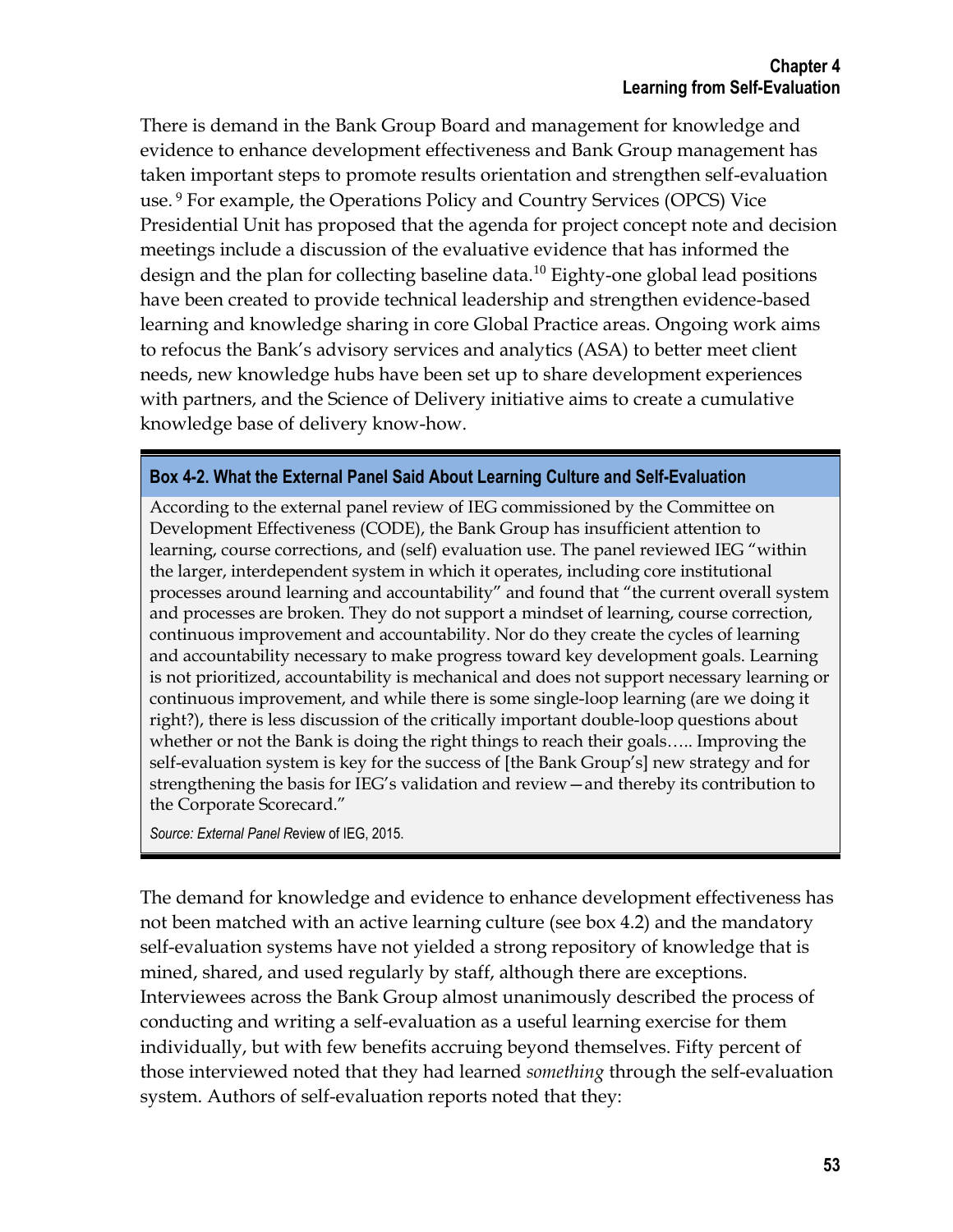- learned about sectors and countries in which the self-evaluation took place
- benefited from reflection and the chance to think retrospectively
- better understood client relationships.

According to a survey conducted for IEG's Learning and Results evaluation, 23 percent of Bank task team leaders use ICRs to a "substantial" or "very large" extent for learning for new operations during project preparation (contrasted with 50 percent for documents produced by clients and 51 percent for analytical, advisory, and economic work).<sup>11</sup> And 31 percent indicated that they use ICRs for learning from previous operations during implementation (in contrast with 54 percent for documents produced by clients and 42 percent for knowledge products financed out of project loans and credit proceeds).

Self-evaluations are not used regularly for extracting and synthesizing evidence and lessons that would be used to inform new or ongoing operations, and if a particular self-evaluation report were to raise policy or strategic issues, no mechanism exists to elevate it for management's attention. Said one staff: "There is no learning loop, or systematic approach to feed the lessons of projects into any larger agenda." A study of lesson transmission in IFC from one project to another estimates this at only 7 percent. This evaluation identified relatively few instances where business units mine or accumulate lessons or insights from mandatory self-evaluations (box 4.3). Interviews with staff reveal that not much value is placed on systematic learning from self-evaluations even as some project design document templates contain a mandatory section on how past lessons have informed the proposed design. This imposes a norm of using self-evaluation information. Nonetheless, staff cautioned that filling out such a section can be a gesture of compliance, not necessarily one of absorbing lessons learned. To promote a culture of applying evaluative lessons, mandatory sections will not suffice.

A study of IFC's effectiveness at lesson learning (through self-evaluation or in other ways) conducted for this evaluation concludes that IFC has a fragmented approach to lesson learning with no clear framework for capturing, storing and acting on lessons and that no high-level champion for this has emerged.<sup>12</sup> All 14 staff and managers interviewed for the study thought IFC's lesson-learning system is in need of overhaul. Participants in the electronic survey of all IFC staff were asked to rate the effectiveness of IFC's lesson learning by selecting one of five categories: Completely ineffective, slightly effective, moderately effective, very effective, and totally effective. These were converted into scores from 0 to 4, with 4 being "totally effective." The average effectiveness score is 1.81 out of 4 (figure 4.1). <sup>13</sup> Staff at grades GG (senior) have the least favorable perception of IFC's lesson learning effectiveness, while staff at grades GA-GD (administrative and client support) have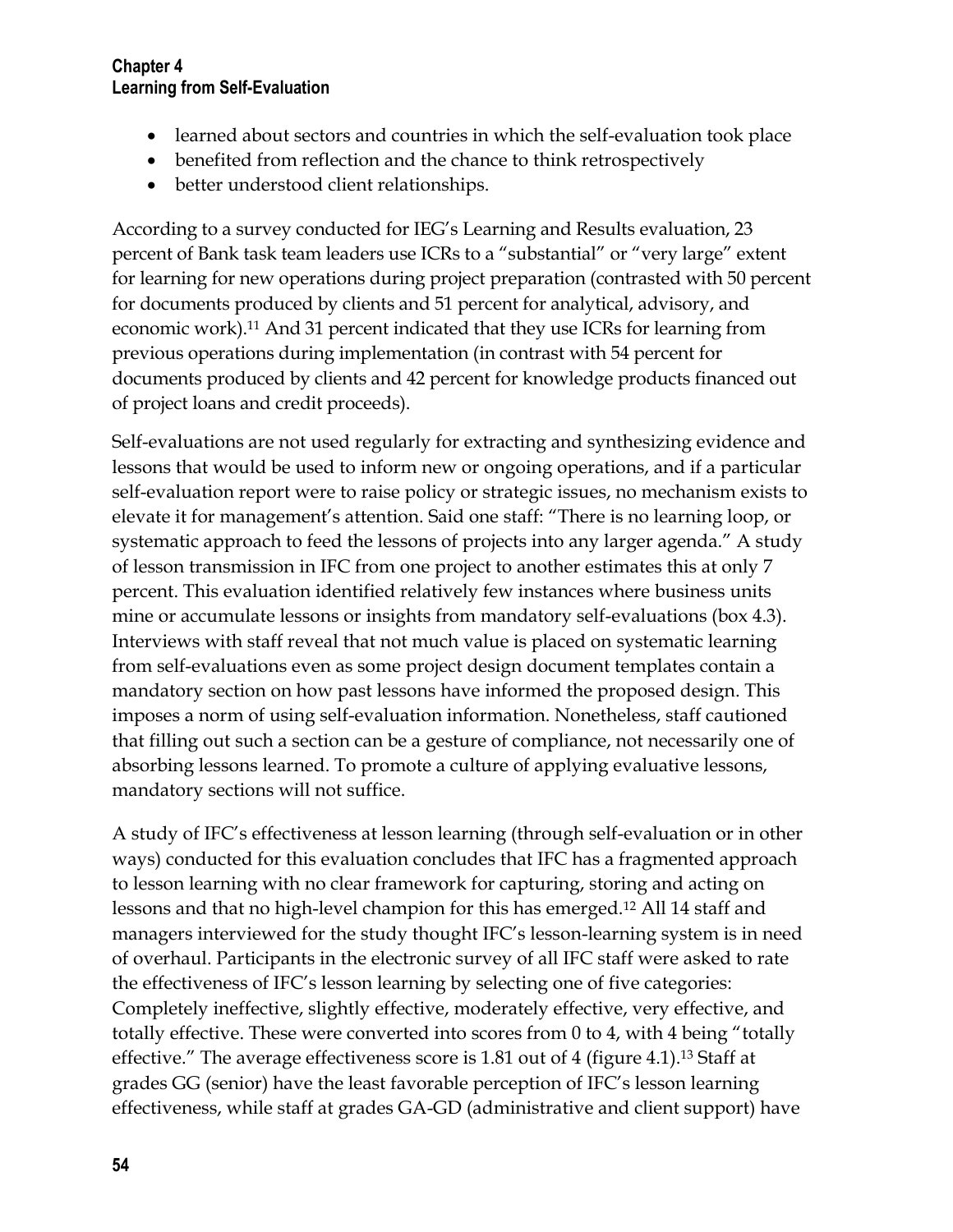the most favorable perception. Numerous projects are believed to have failed as a result of repeating the mistakes of the past.

#### **Box 4-3. Good Practice Approaches to Learning from Self-Evaluation**

The Governance Global Practice organized a "boot camp" in 2014, in which in-depth reviews of ICRs were undertaken with the objective of learning lessons to feed into ongoing and future operations. The teams used the ICRs as a springboard to present, analyze, and interpret the lessons, contextualizing them with rich tacit information they had from their experiences. This strategic use of evidence with discussion and debate proved to be valuable and insightful for the participants.

The Public-Private Partnership team set up a process where small meetings are used to capture critical lessons from each transaction. The Africa Region synthesized ICRs over the period 2011 to 2014 to inform actions to improve portfolio performance. IFC's Results Measurement Unit reviews PCRs for lessons and reasons for failure and success. MIGA has seminars to present project self-evaluations to MIGA staff.

*Source:* IEG interviews.

Staff often prefer tacit knowledge—"having coffee with peers"—to obtain nuanced knowledge and experience, but self-evaluation systems do not exploit dialogue formats as part of the learning process. In IFC, this tacit oral approach is regarded as "IFC style" and it works well for experienced staff in Washington. However, interviews recognized that this approach was not sustainable as IFC grows in size and geographic reach. Dialogue and tacit knowledge alone is insufficient—experts on knowledge management note that once individual lessons, evidence, or information are generated, they should be culled, codified, and turned into actionable guidance for implementation or strategy formulation as weaknesses in documenting key lessons and over-reliance on personal connections can lead to inefficiencies and loss of important knowledge. Combining written and dialogue-based formats could boost learning from self-evaluation. The health, airline, and energy industries are more attuned to the value of good lesson learning, which can be mission-critical or lifesaving. Many hospitals, for example, conduct post-mortems to this end. When researchers traced the source of hospital infections to improper handwashing, this was developed into a checklist that is now widely used and has reduced hospital infections. 14

The World Bank Group could usefully build more dialogue into self-evaluation processes. Some parts of the Bank Group use deliberative meetings to reflect on experiences—most systematically in the PPP group and in parts of IFC's Advisory Services—and these were seen as useful safe spaces for learning. The validation process could include (non-antagonistic) dialogue between the author, the project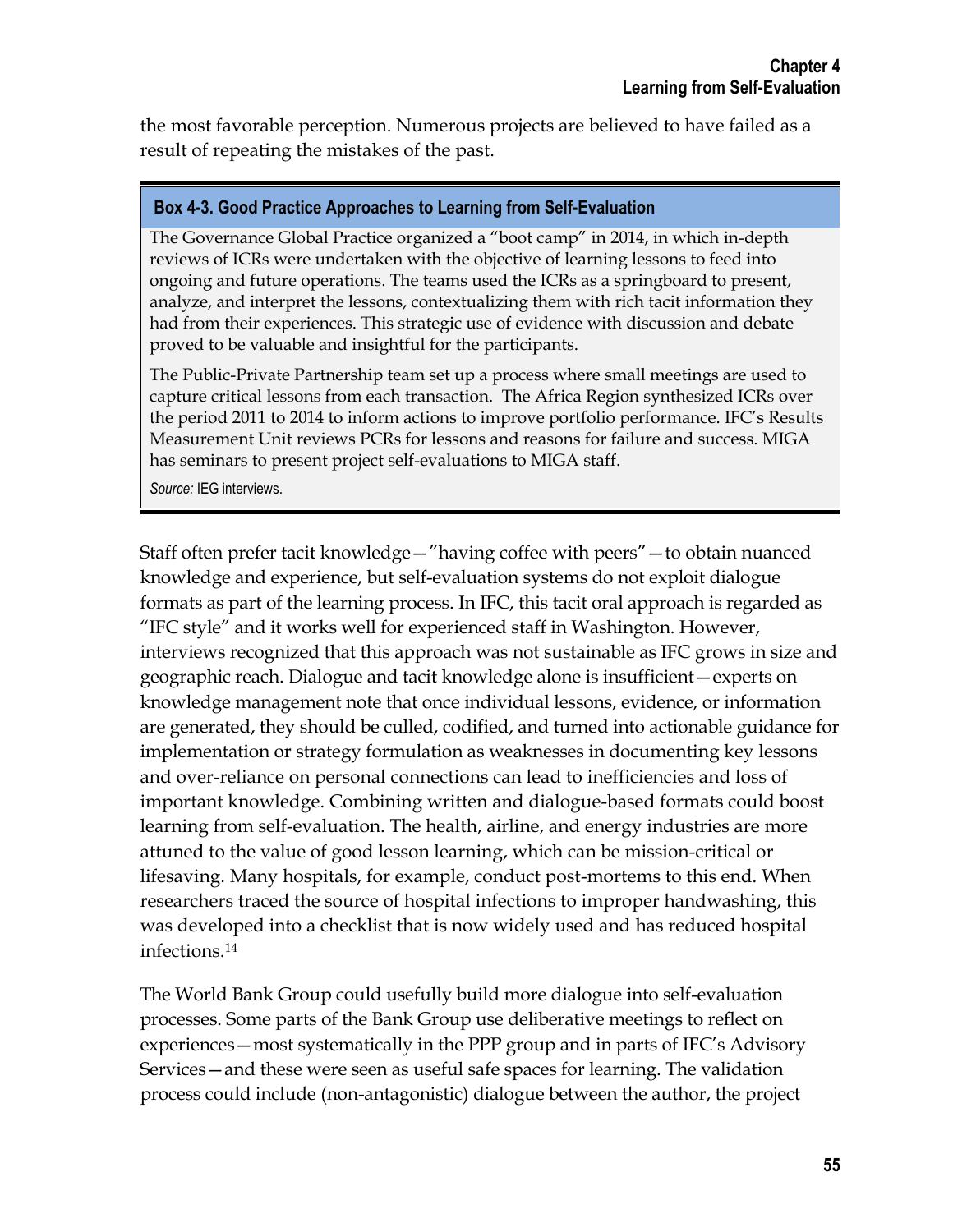

**Figure 4.1. Assessment of the Effectiveness of Lesson Learning in IFC by Survey** 

team, and the validator aiming to explore the set of relevant lessons. Peer review processes could require dialogue formats instead of report formats for sharing knowledge on past projects, involving peer-to-peer learning.

There are also opportunities for more consistently exploiting self-evaluations to drive on-the-job learning and professional growth of junior staff (box 4.4). None of the staff and managers interviewed discussed strategically choosing an ICR or XPSR author with a view to promote learning, say to feed into a follow-on operation or to address strategic issues. Many ICRs and CLRs are written by consultants rather than staff,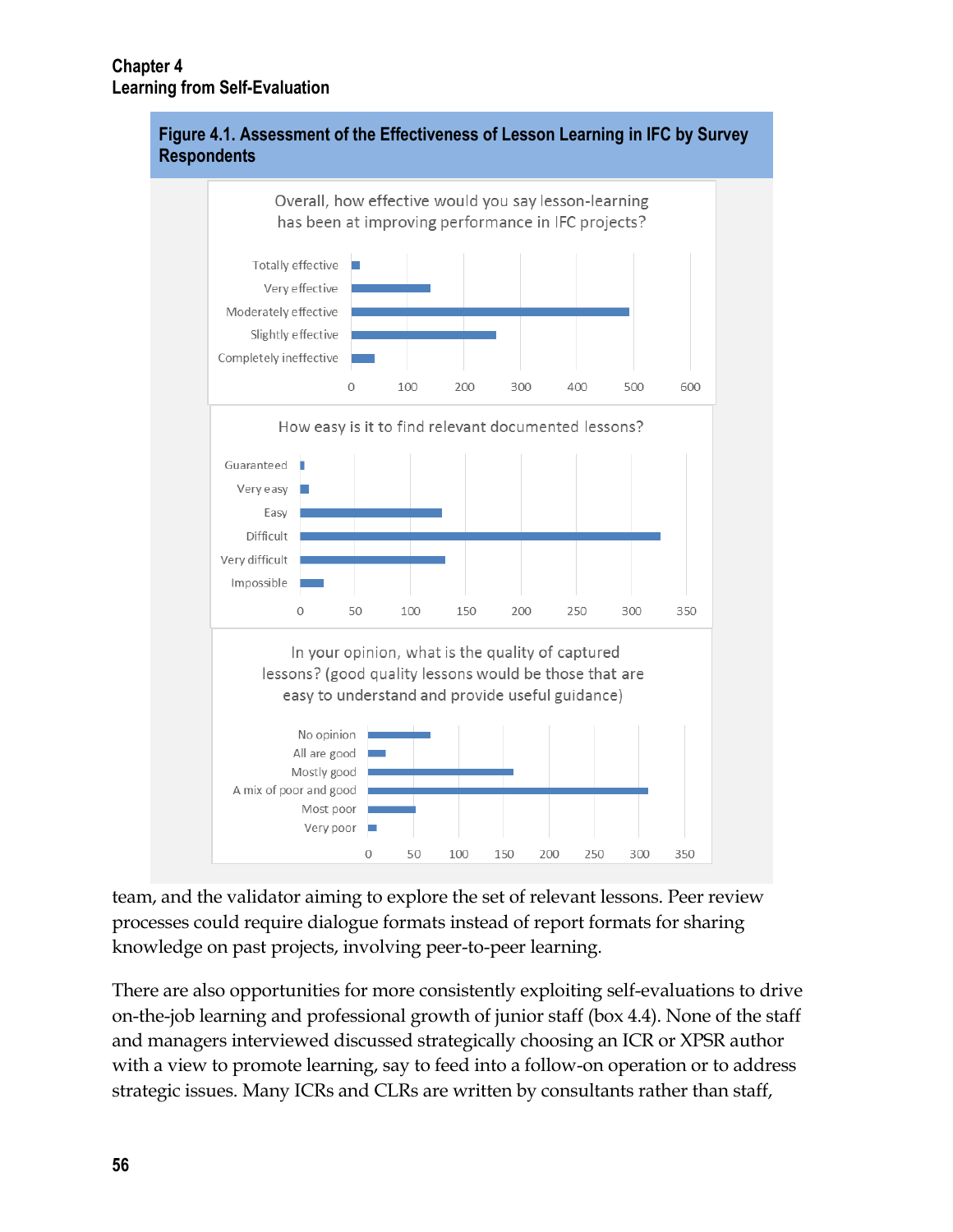according to interviews and reports' acknowledgment pages.<sup>15</sup> The reasons they are outsourced are varied and legitimate—time constraints, desire for impartiality, and skills in writing a report that meets the requirements—but, by using consultants, the Bank forgoes an opportunity for contextual learning by staff and also signals the low priority placed on self-evaluation. In IFC, junior investment officers write XPSRs, thus seizing this opportunity for learning about project design, processing, and execution from investments made by the department (although for accountability purposes the XPSRs are sampled randomly by IEG and not strategically to meet learning needs). The same applies to MIGA, where junior underwriters write PERs.

#### **Box 4-4. Facilitating Active Learning With and From Others through Self-Evaluation**

The literature indicates that in addition to knowledge generation, organizational learning is supported by creating an environment in which people are expected to learn constantly (through a range of modalities, such as on-the-job learning, mentoring, and training) and opportunities are available for the application of that knowledge. Organizations that value learning also promote a culture in which ways of thinking and mental models are challenged in an environment of trust (Senge 1990). Research shows that when companies adopt "formalized informal learning," those programs outperform formal training by 3 to 1 (Jackson and Williamson 2011; Mallon, Clarey, and Vickers 2012). In these companies the corporate training team not only trains people, it puts in place programs to help employees learn on the job, an important aspect of transmitting tacit knowledge. Concrete practices and processes are required; simply having an environment supportive of learning is insufficient (Garvin, Edmonson, and Gino 2008). Leaders in the field of evaluation also note the importance of participatory approaches to enhance learning (Mayne 2015).

#### **LESSONS**

ICR lessons have a justified reputation of being rather obvious and generic. The evaluation team's review of ICR lessons covered 60 ICRs with an average of 5.8 lessons per ICR. The majority of the lessons pertained to sectoral issues (70 percent); 10 percent to country-level issues, primarily in development policy lending (DPL) operations; and the remaining 20 percent were cross-cutting. Eighty-eight percent of the lessons were worded as "lessons" (as opposed to "findings"), and ought therefore to be generalizable to future operations in other countries. Lessons were often written in very general terms, without specific recommendations on how to do things differently in the future (for example, "complex project design in a lowcapacity environment leads to poor implementation and non-attainment of objectives"16). Further, 74 percent of the lessons pertained to design issues; 21 percent to implementation; 3 percent to internal institutional issues; and 2 percent to external causes.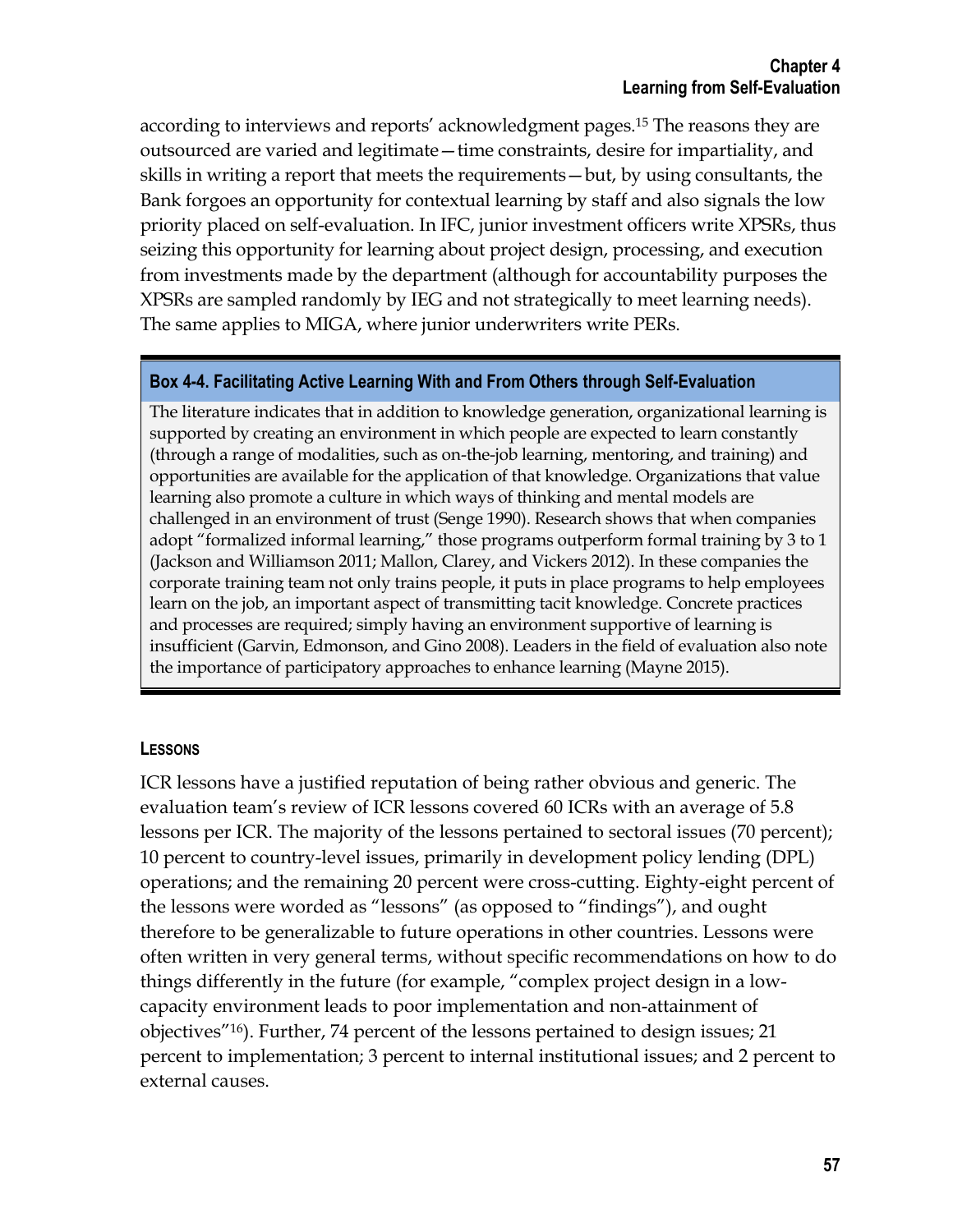The evidence behind lessons was sometimes weak:

- 18 percent of lessons were backed up by solid evidence presented in the ICR that discusses the issue and the consequences of the issue.
- 30 percent of lessons were backed up by some supporting evidence in the ICR.
- 34 percent of lessons lack supporting evidence and analysis.
- 18 percent of lessons appear to come completely out of the blue.

The lessons were not always applicable:

- 28 percent of lessons were very specific on how things should be done differently in the future.
- 47 percent pointed toward a direction, but readers would need more information to know specifically what to do.
- 24 percent were too broad and did not specify what to do in the future.

Thus, several issues hamper the potential for better lesson learning from the ICR. The ICR document is both a reporting and a lesson learning tool and does not allow for a systematic approach to recording lessons. Lesson learning would require reading the entire document. Lessons are not consistently quality-controlled and evidence-based and may not sufficiently cover internal institutional issues. And whereas each ICR provides one data point, lesson-learning should be based on mining a set of experiences to ensure that lessons are turned into knowledge with applicability across contexts.

In interviews, Bank and IFC staff placed low value on information and lessons from self-evaluations and expressed the view that the "right" lessons are not being captured and that lessons captured fail to address the most critical issues, are too generic, or too specific. Across the World Bank Group, 48 percent of those interviewed cited one or more major obstacles to using the lessons from the mandatory selfevaluations. Staff observed that similar types of lessons appear in project after project, year after year, yet they are not acted upon and addressed in future operations.<sup>17</sup> For example, interviewees noted that self-evaluations are normally silent on lessons pertaining to Bank Group internal constraints such as team leader turnover, the factors leading to excessive complexity of projects, and client-related issues. Such critical factors can result in mistakes and problems that are worth learning from but tend to be left out of self-evaluations. In part, this is because Bank (but not IFC and MIGA) self-evaluations are disclosed to the public.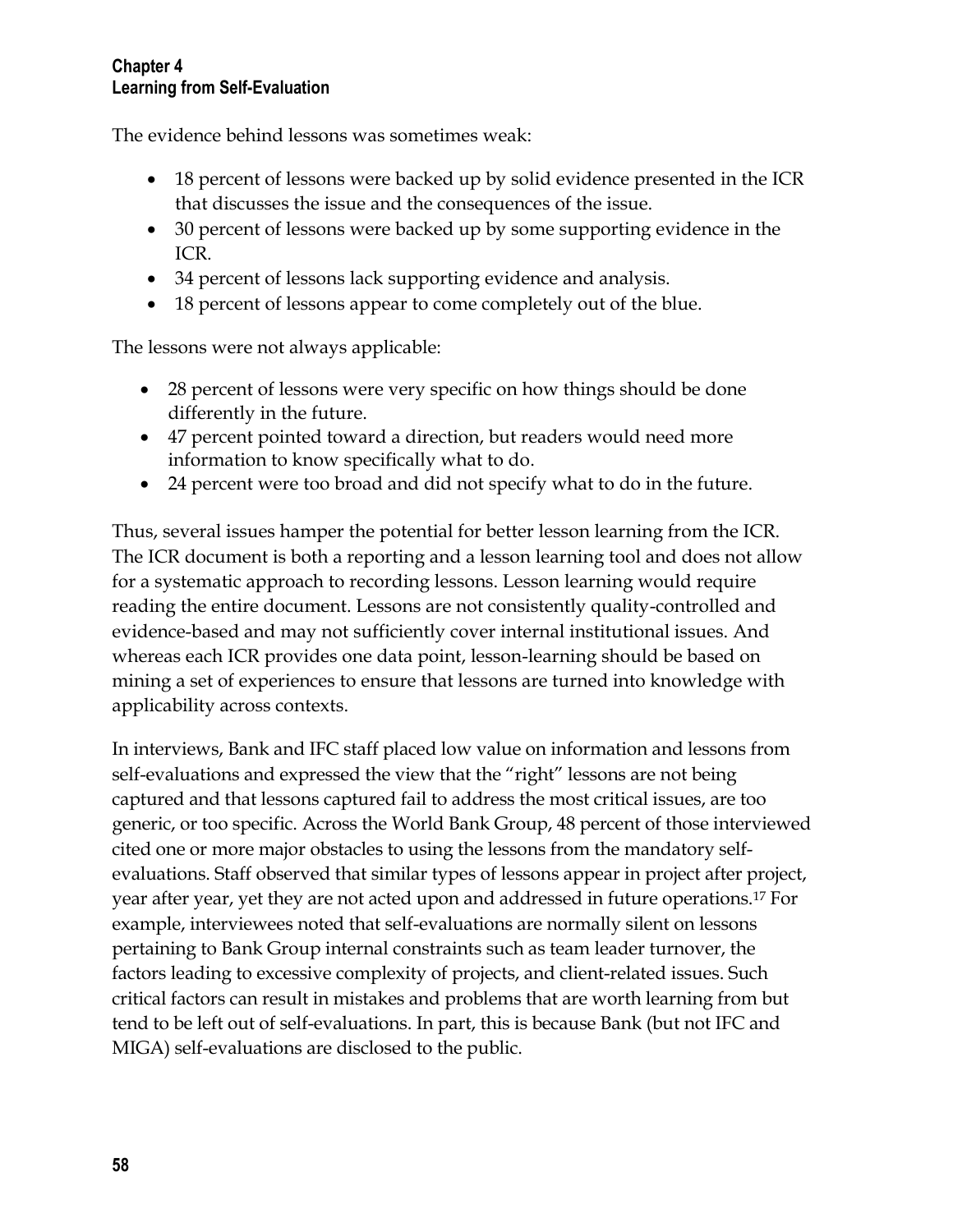IFC lessons were found to be of variable quality. IFC lessons were assessed for quality using a system that recognizes that lessons have certain components, referred to in the military as Observations, Insights, Lessons representing the train of thought from an observation through to deriving a recommendation for future projects. Average lesson quality in IFC was found to be relatively low, even though there are some good examples within IFC. Lesson quality is highest (though still variable) in the lessons in the XPSRs and LessonFinder, although even these were described by interviewees as poor or variable in quality. Likewise, a majority of IFC survey respondents thought that lessons are a mix of good and bad quality.<sup>18</sup> Where quality was poor, a large proportion of the "lessons" were observations rather than lessons. Forty percent of the lessons in the "Lessons of Experience" and "Learning By Doing" and 50 percent in the Post Vivems, for example, contained no recommendations for the future, or only weak generic statements. Similarly, the majority of the lessons within SmartLessons are observations or mini-case studies under a vague heading such as "raise awareness at multiple levels" or "partner with the press." Root cause analysis in many of the lessons is superficial, and looks primarily at external root causes rather than addressing issues within IFC. The mixed quality of lessons was also recognized by survey participants. If staff find brief or vague statements rather than useful content, they stop seeking.

There is no systematic support offered to Bank and IFC self-evaluation authors or users to facilitate lessons identification and learning. There is little guidance on how to write good lessons and no processes of using dialogue formats to help authors discover key findings and lessons—a missed opportunity because, in the Bank Group's face-to-face culture, dialogue would likely spur better lessons and greater use of them. IFC stores its lessons in different systems; sometimes as individual lesson documents collected within a file folder, sometimes as sections within project reports. Few survey respondents were aware that lessons were also collected in a lessons database, LessonFinder.

#### **IMPACT EVALUATIONS**

Results from Bank impact evaluations are well-regarded but still underused in reporting on project effectiveness or integrating them as lessons. World Bank and other impact evaluation hubs put a lot of emphasis on disseminating information about these evaluations through newsletters, research publications, seminars, and other media. Some World Bank sector strategies have included the findings in areas in which there is large body of evidence from impact evaluations, such as education and social protection, thus reflecting systematic use of knowledge for organizational purposes. <sup>19</sup> There continues to be room to use impact evaluations to a greater extent to inform operational decisions, according to IEG's 2012 evaluation of impact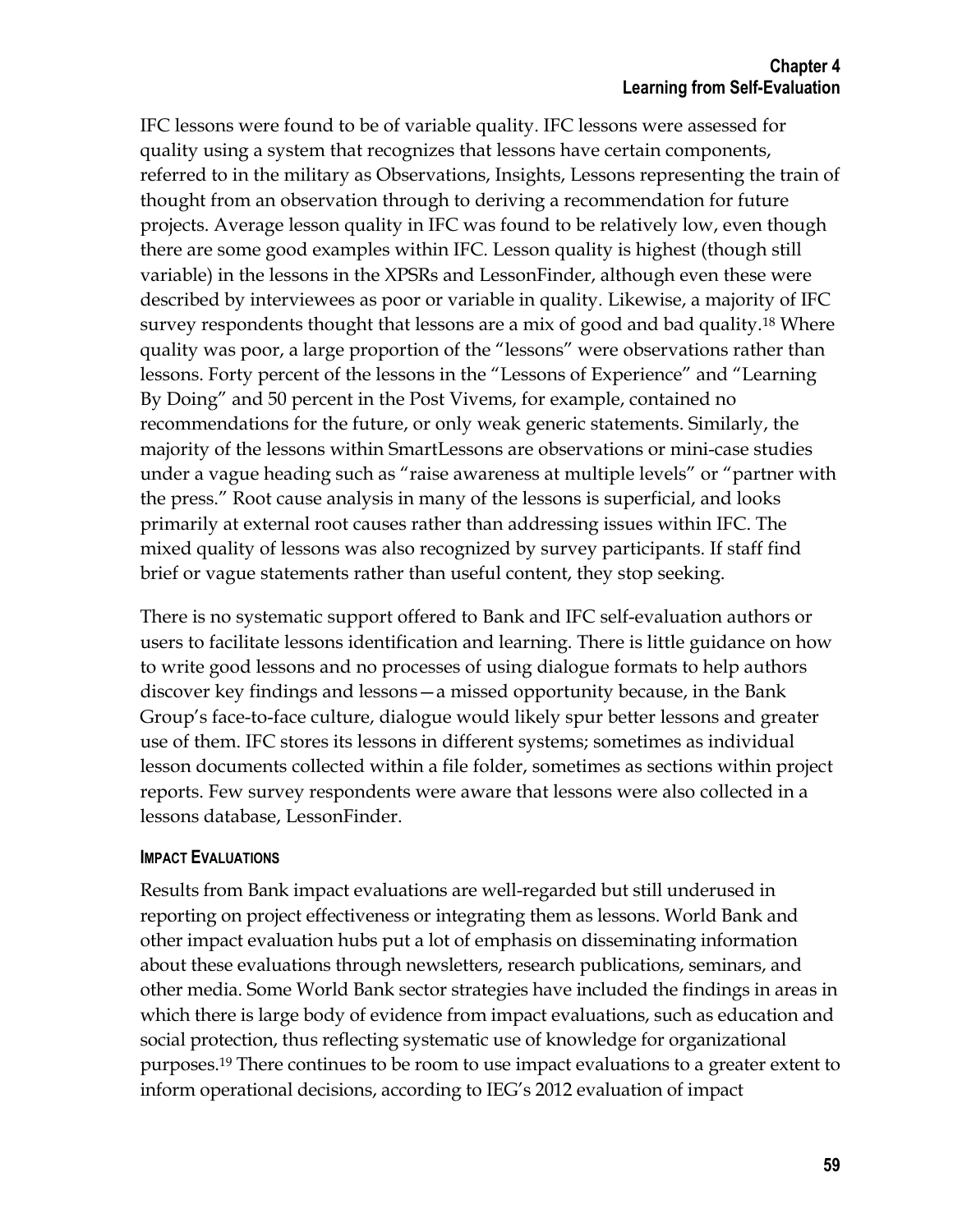evaluations, interviews done for this evaluation, and IEG's report on Social Safety Nets and Gender. According to the latter, if projects are not conscious of potential gender impacts, they do not collect gender-disaggregated data and do not make the best use of existing impact evaluation evidence. Coupled with the lack of attention to gender in project monitoring, this raises questions about missed opportunities for learning.<sup>20</sup> Interviews with team leaders indicated that they have little time to familiarize themselves with recent findings and rely on their own networks of colleagues when they have questions, making lessons application somewhat idiosyncratic.

Bank-sponsored impact evaluations could improve how they serve operations by more effectively brokering knowledge and by explicitly including reflections on the evaluated project and lessons in future ones. More could be done to mine the evidence, for example by conducting and better using existing systematic reviews and by better bridging the agendas and priorities of researchers and operational staff. While several regional chief economists' offices have an impact evaluation point of contact, they are generally responsible for conducting and supporting impact evaluations in their Region rather than for disseminating evaluation findings. Assigning responsibility for knowledge translation to dedicated "knowledge brokers" could help transfer information from impact evaluations into actionable lessons in the competitive space for staff attention. Some parts of the Bank, the Africa Region for example, have seen good results from engaging in several of these modalities and may be a useful template upon which other Regions and Global Practices can build.

# **Shape, Scope, Timing, and Content of Reporting**

Driven by corporate requirements (Operational Policy 13.60 for the Bank), the vast majority of self-evaluations are project-specific (CLRs are an exception) and summative in nature. There are benefits to this way of doing things from a reporting and accountability perspective, but clear drawbacks from a learning perspective.

First, the aid architecture emphasizes programmatic approaches, yet the gravity of the self-evaluation architecture remains the project (except CLRs). As Bank management has emphasized, this "project mentality" does not square with the "development solution" mentality implied by the Bank Group Strategy. To facilitate learning and guide strategic decisions, it can help to focus evaluations around themes, sectors, or clusters of similar projects (IEG does this in its evaluations and learning products, as do evaluation departments in other organizations). Interviewees and focus group participants noted that self-evaluations rarely address questions of strategic importance for upcoming operations or to the sector, but that there is potential to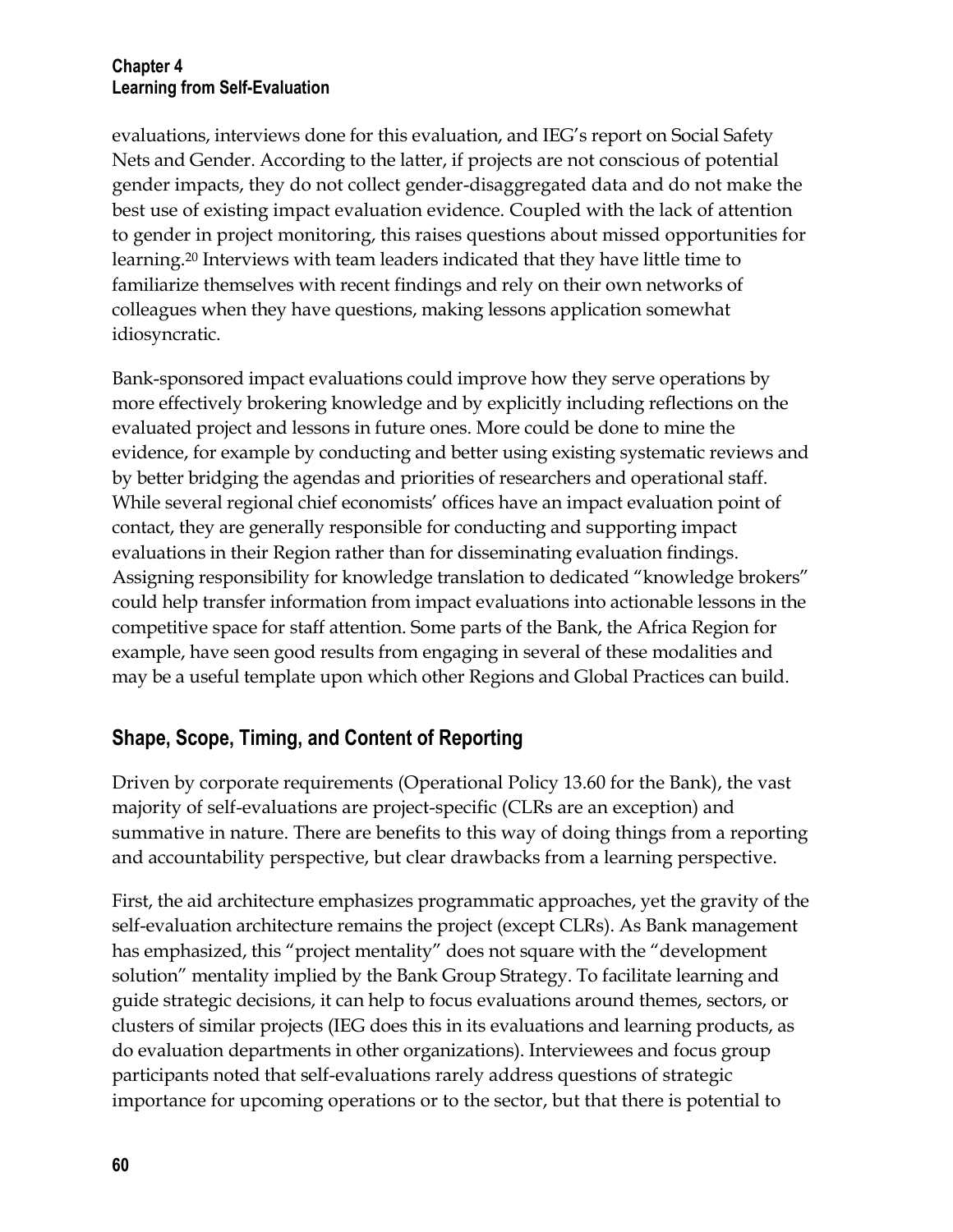institute this approach for clusters of projects. Impact evaluation hubs<sup>21</sup> sponsor impact evaluations of individual projects that are clustered around themes and within Regions, for example on gender in Africa or results-based health financing.

Second, and related, the systems pay little attention to synergies (or lack thereof) across activities. For example: Do knowledge, lending, and policy dialogue activities mesh well? For trans-border issues such as water and transport, are there synergies between activities in adjacent countries?

Third, funding is tied to project evaluations. Business units can commission evaluations on any topic they desire, but IEG did not identify any routine evaluation funding sources other than donor funds for impact and program evaluations and the administrative budget procedures that are used to finance the mandatory selfevaluations.<sup>22</sup> Funding for formative, voluntary evaluations is therefore not readily available and it is not known how many are conducted. Key informants from the Bank noted the difficulty in securing funding for evaluations of government interventions in areas where the Bank does not have an active lending program, limiting opportunities to engage.

Fourth, there is room to improve on self-evaluation timing to support timely learning and decision-making:

- For Bank investment projects for which ICR reviews were completed in FY15, the most frequent year in which they were approved was FY06, nine years earlier, and they hence shed little light on how well current approaches to project design tackle development problems (the lag time is a few years less for XPSRs and policy lending). This is because they are done after closing.
- The timing of XPSRs is somewhat flexible, and CLRs are timed to inform the next country program, but ICR timing is not flexible: always done within six months of closing, ICRs come too late to inform follow-on operations which are prepared before project closing. Hence there is no room to consider optimal evaluation timing.
- Decisions about course corrections and scaling up pilot interventions need to benefit from accurate and timely evaluative results. <sup>23</sup> IEG's evaluation of the poverty orientation of country programs therefore recommended "attention at project inception to evaluability" and "explicit evaluation protocols for piloted interventions to capture lessons from experience on poverty reduction, with a view towards opportunities for scaling up successful interventions."<sup>24</sup>
- The writers of some ICRs and PCRs have not had time to complete planned beneficiary surveys or other data collection that would facilitate accurate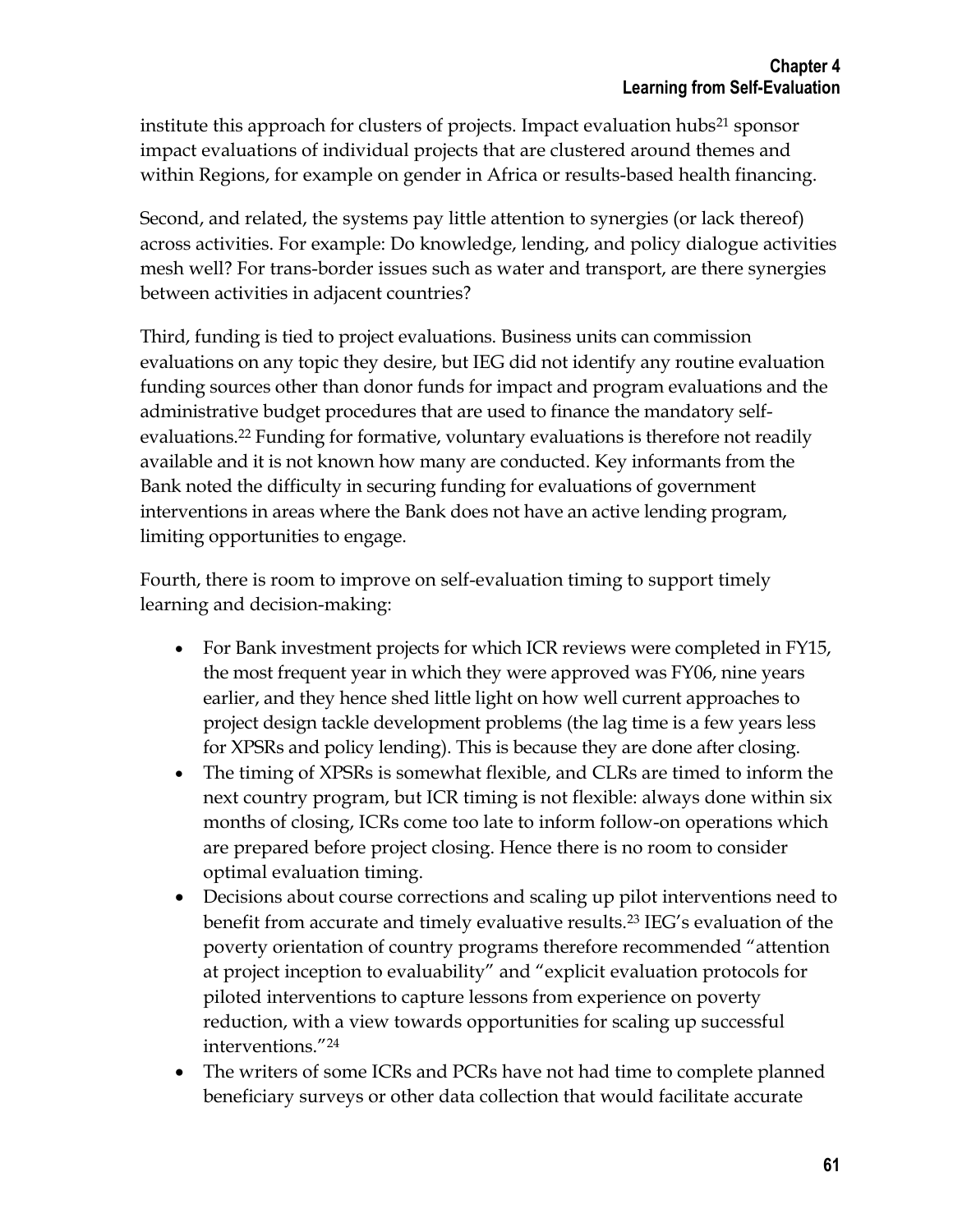measurement. For IFC advisory services, BROE 2013 recommended postcompletion monitoring to address the timing issues.<sup>25</sup>

 Likewise, interviewees expressed a desire for more timely impact evaluation findings. Leaders in the impact evaluation community have indicated that they are aware of this concern and are working to integrate impact evaluation methods into project monitoring systems to be able to provide mid-course interim findings to help projects make needed course corrections.

Consistent with this, key informants from the Bank advocated for more flexibility: some projects may need frequent assessments during implementation and some projects may need to be revisited five years after closing depending on their profile and impact. Users who participated in focus groups want flexible systems that are transparent, adaptable, and promote real-time learning and information sharing. They also argued that more could be done to capture knowledge gained during implementation, ideally right after missions for easy recall.<sup>26</sup>

Fifth, a more comprehensive assessment of unintended positive and negative consequences could promote learning. As Vinod Thomas and Xubei Luo (2012:9) argued, "Unintended results can provide a rich source of learning for future activities and checks on current ones." An evolving good practice for impact evaluations is to pair quantitative methods with qualitative methods to understand not only what happened and what the results were, but also how the program was implemented and why the outcomes came out as they did.

Sixth, some of the nuts and bolts such as sector and theme codes and core sector indicators facilitate the aggregation of project information. According to guidelines, "the Bank's theme and sector coding system provides the basis for analyzing and reporting on the content of Bank activities," and "responds to shareholder recommendations for standard reporting."<sup>27</sup> Teams do not have the flexibility to use theme codes that align with common knowledge topics (such as child labor or school feeding).<sup>28</sup> Imposing core sector indicators can promote useful standard reporting but also crowd out the ability to adapt metrics to the project context and to learning needs.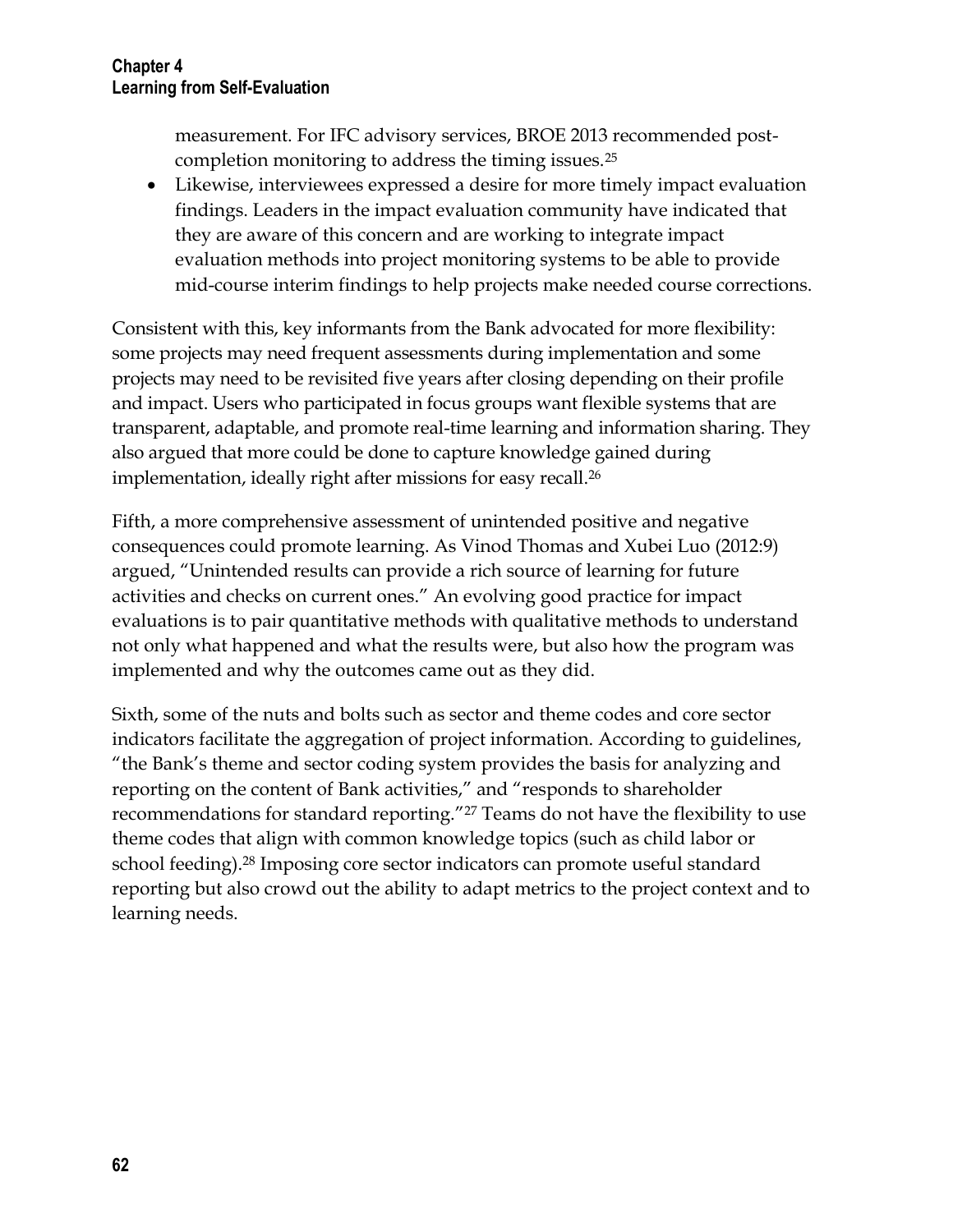#### **Box 4-5. Learning from Evaluation in Other Agencies**

The evaluation community has responded in various ways to enhance uptake and learning, yet learning from self- and independent evaluations remains weaker than desired in several development agencies, according to studies. For example, a study on the uptake of learning in the European Union's Directorate-General for International Cooperation and Development cites issues such as lack of systematic attempts in most reports to compile lessons, rigid methodologies that disincentivize learning, tendency toward bureaucratic compliance, and lack of staff time for learning. Both the Asian Development Bank (ADB) and the African Development Bank (AfDB) have launched knowledge platforms to enhance sharing of findings, lessons, and recommendations from past projects. An evaluation of the International Monetary Fund's (IMF) self-evaluation system finds learning to be weak. The evaluation community has adopted good practice guidelines, and, to improve timeliness, started conducting more formative (or real-time) evaluations.

*Sources:* European Commission (2014); Nielsen, Turksema, and Knaap (2015); Independent Evaluation Office (IMF)(2015); Thomas and Luo (2012). See also Appendix B.

Summing up, summative (backward-looking) evaluation purposes sideline more formative (learning-oriented) purposes in how systems operate. If the selfevaluation systems had been set up to primarily serve learning, they would have been more forward-looking (how can we do better?), more selective (which projects and programs offer the greatest learning opportunities?), more programmatic (are there synergies across activities and countries?), attuned to unintended consequences, and more often done in real-time. As an operational Practice Manager expressed, "fundamentally, [self-evaluations] should be formative and not summative. They cannot do both for a range of reasons…As an institution we need to pick our objective, we can't have it both ways." The Bank Group is not alone in facing weak learning from self-evaluation (box 4.5).

### **Incentives to Learn from Self-Evaluations**

Almost 70 percent of Bank staff agree or strongly agree that lending pressure crowds out learning. <sup>29</sup> Similarly, in interviews for the current evaluation, staff noted that there is an implicit "pressure to lend" and the self-evaluations are primarily a tool for reporting, although impact evaluations are supporting learning.

The Bank Group's strong culture of success and competition leads staff to be wary about acknowledging issues or problems that may be interpreted as failure in projects (box 4.6). An overwhelming majority—78 percent—of the interviewees specifically mentioned that there are either no incentives or negative incentives for candid self-evaluation. Forty percent noted negative incentives for reporting issues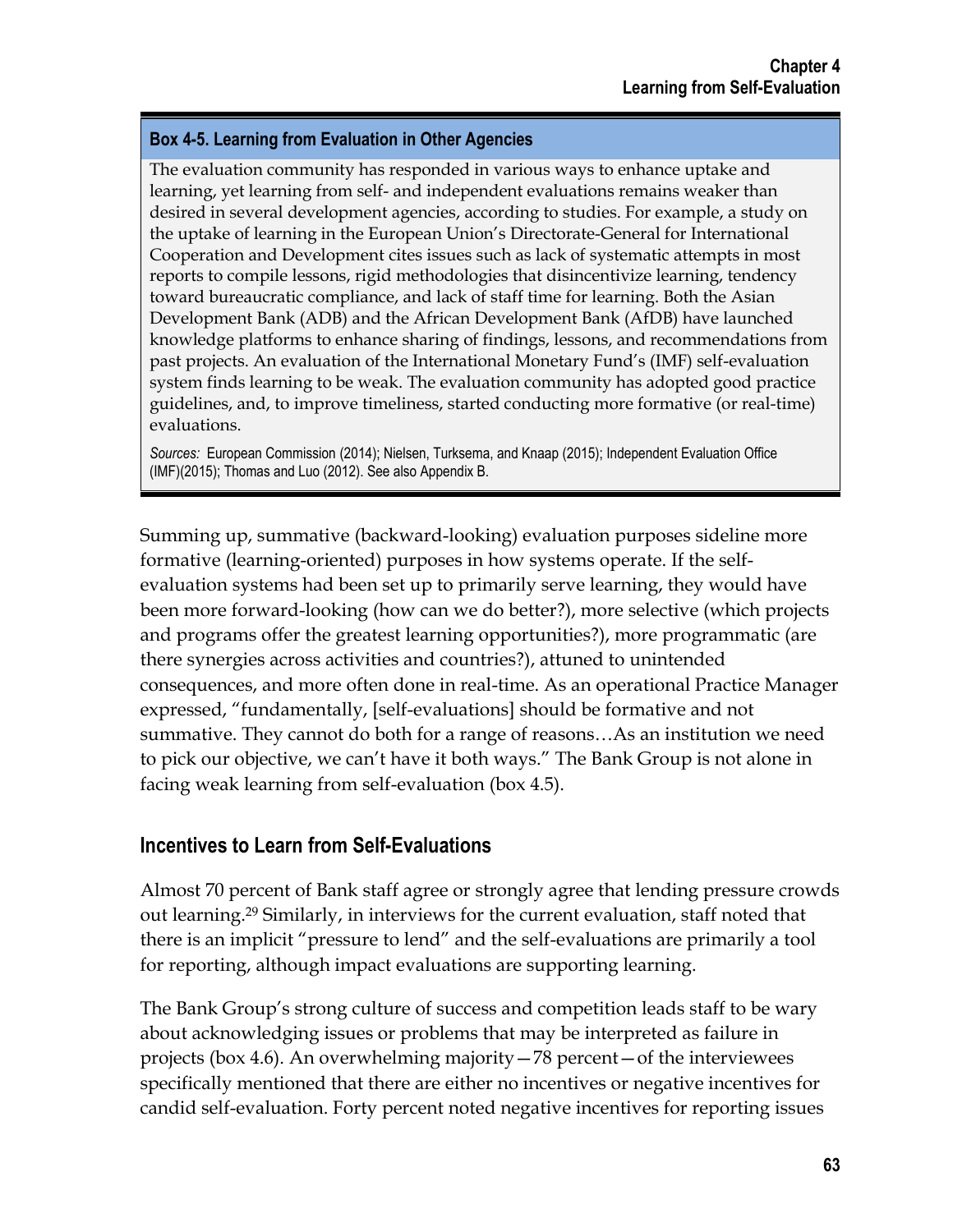that may be interpreted as failure; some worried about the implications on their professional reputation.

#### **Box 4-6. Learning from Failure**

Literature on organizational development states that the critical examination of failure can trigger learning, especially when organizations diagnose not only the proximal causes of failure but also examine the underlying causes—policies, norms, and objectives—and develop mechanisms for improvement, which can also lead to innovations.<sup>a</sup> The World Development Report (2015 chapter 10) also emphasized that it is important to recognize that "'failure' is sometimes unavoidable in development and encouraging individuals to learn, rather than hide, from it." A review of results measurement systems among bilateral donors emphasizes the need for a "strong and mature results culture with incentives to strengthen results measurement and [an] enabling environment to discuss poor and good performance.<sup>b</sup>

Notes: a. Argyris and Shon 1978; Edmonson 2011; Frese and Keith 2015. b. OECD-DAC 2013.

The absence of a safe space for trying things out, identifying and discussing problems and failures, and accumulating knowledge from failure was a recurrent theme in interviews and focus groups. Interviews done for this evaluation also suggest that the Bank has room to better embrace the "failures" identified by Banksponsored impact evaluations. Some impact evaluations reporting "null" result findings of weak or no results—have met with lukewarm or obstructionist responses, though in other instances researchers have been able to use null results to impel closer collaboration and investigation with the client country. Lack of candor is equally applicable to IFC, as evidenced by interviews and BROE (2013), even though ratings are less salient there, with profitability the bigger concern. The staff, therefore, in the words of an interviewee, "focus on what is needed" to be consistent with guidelines and to avoid a downgrade. Lesson learning has no high-level IFC champion, and many of the signals staff perceive (or interpret) from management promote short-term actions, and some interviewed IFC staff expressed cynicism about lesson learning.

The system's focus on accountability and reporting creates negative associations among intended users, leading to under-use. Ratings can, in principle, focus attention and stimulate action. Yet users reported overwhelmingly negative experiences with the ratings and validation processes; these frustrating experiences caused negative perceptions of the systems in general and IEG's role in particular. Staff perceive that ratings and validations focus too rigidly on documentation requirements associated with the initial project objectives and results frameworks, and often feel unfairly assessed by IEG, making them disassociate from the process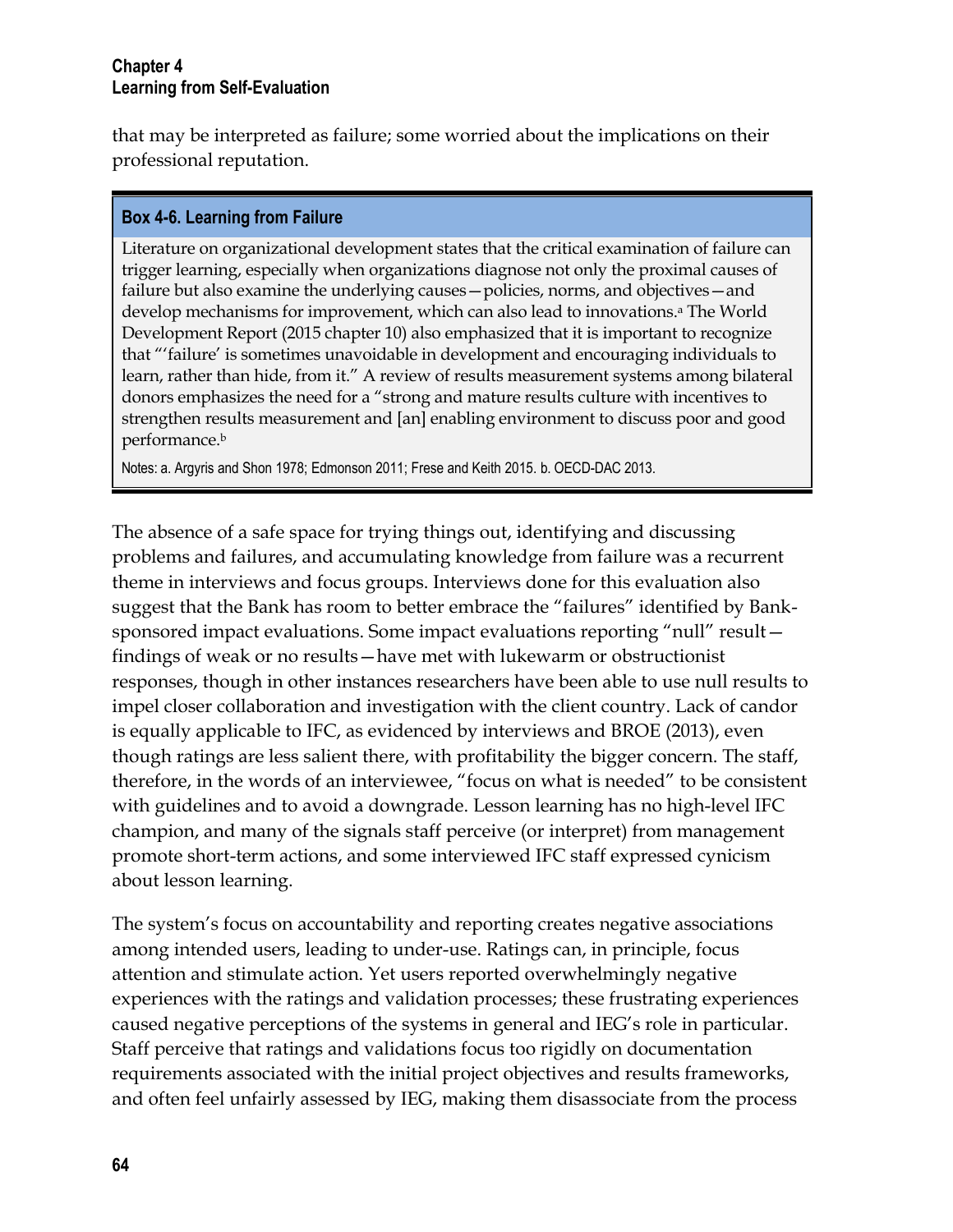and the information it generates. Sixty percent of the Bank staff interviewed stated that they are concerned with ratings and potential disconnect with IEG and that this preoccupation leads them to focus less on learning from self-evaluation (figure 4.2).



IEG reviewed a random sample of 74 substantive email responses received from Global Practices in response to ICR reviews and found that nearly all (72 of 74) disputed ratings (often arguing that IEG had misinterpreted evidence, results frameworks, or that guidance was unclear). These responses only rarely discussed learning and lessons: eight mentioned learning, but six in the context of defending the ICR and 18 mentioned lessons, but 11 in the context of defending the ICR. The review also judged the tone of ICR review responses to be mostly factual but at times crossing into antagonistic (16 percent of responses, but only in parts) and personal or emotional (14 percent).<sup>30</sup> On a similar note, interviewees from the Bank noted that meetings to review draft ICRs rarely focus on lessons and implications and, instead, tend to focus on proposed ratings and their congruence with the available evidence in anticipation of the reaction from IEG's validator.

In interviews, ratings were the second-most frequently cited obstacle to learning, after the nature of the lessons. The issues noted by staff square well with findings from educational scholars on the impact of grading on students focus, learning, and motivation (box 4.7)—although potentially ratings can also drive attention and action. This said, the ratings validation process is far from the only reason that learning is below potential. Some quotes illustrate how interviewees perceived the impact of ratings on learning:

 "We do not learn from the graveyards around us" because "ratings are a lightning rod."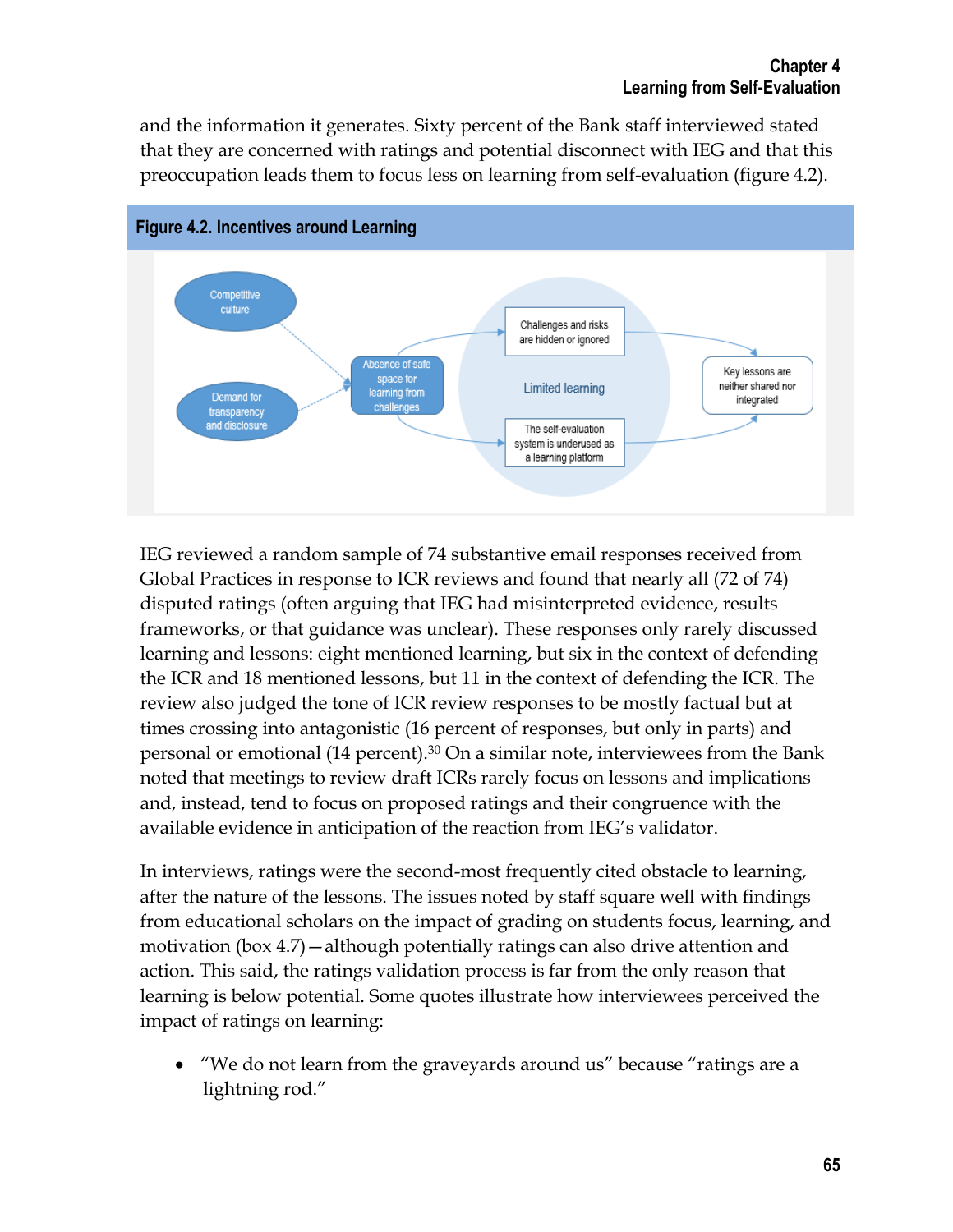- "Framing self-evaluation as an accountability tool automatically makes it confrontational."
- "As a manager, every month I take a look at the dashboard and what unfortunately focuses the attention is the disconnect with IEG. If there is no disconnect, then there is a feeling of relief and the team moves on without further reflection."
- "Learning is hindered by the tension created by judging/ratings and the need for accountability/justifying use of resources for projects. The Bank environment is competitive and focused on promotions, so people respond to ratings and this hinders learning."

#### **Box 4-7. Grades and Learning**

Educational scholars long have studied the effects of feedback in general and grades in particular on students from elementary school to college. The literature is far too vast to be summarized here, but a few noteworthy themes are worth highlighting.

First, feedback has a powerful influence on student learning and achievement. To be useful, feedback should be frequent, specific, and on a small chunk of course content. It should be timely to help students pay attention to further learning while it still matters.

Second, grading shapes incentives in powerful ways and tends to dominate students' focus and interest. A number of studies have described students receiving their assignment back, glancing at the mark at the bottom, and then throwing it away, including all the feedback. "Students may tackle essays that are intended as learning activities so as to maximize grades they obtain rather than maximizing the learning achieved from engaging with the assignment" (Gibbs and Simpson 2005). Likewise, studies of higher education students have found them to spend considerable effort on discovering what portion of the curriculum that is likely to appear in exams.

Third, a "grading orientation" is different from, and in many ways opposed to, a "learning orientation." Extrinsic motivation (desire to get better grades) can undermine intrinsic motivation (desire to learn for its own sake) even in higher education, for example by inducing a preference for easier tasks, avoidance of unnecessary intellectual risks, and a tendency for skimming books for what is likely to come up in tests. Gradeoriented environments experience increased levels of cheating, and fear of failure even in high-achieving students.

Educational institutions have been slow to take note of these findings. Some have responded by providing more frequent and focused feedback, and some medical schools and many Ph.D. programs have moved to pass/fail systems rather than grading.

*Sources:* Anderman and Murdock 2007; Crooks 1933; De Zouche 1945; Gibbs and Simpson 2005; Kirschenbaum, Simon, and Napier 1971; Kohn 1999a, 1999b, Pulfrey and others 2011.